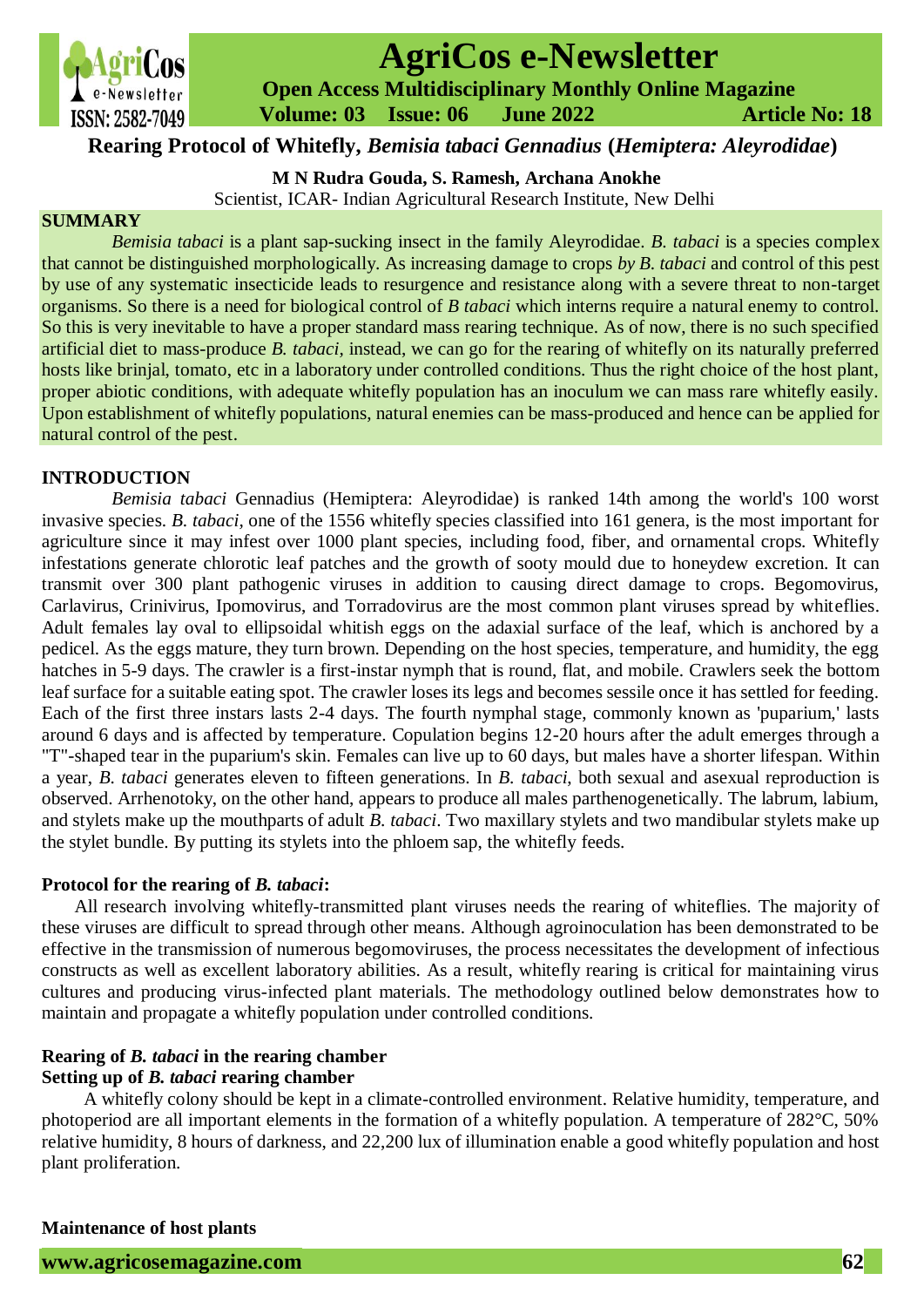The selection of a host plant is an important consideration when starting a whitefly colony.

- Without collapsing, the plant should be able to maintain a large insect population. Cotton, cucumber, and brinjal are excellent host plants for whiteflies.
- These plants should be grown in an insect-free environment with ideal temperature, light, and relative humidity.
- The use of plants contaminated with whiteflies, thrips, or mites before they join the colony can lead to the colony's collapse. Infested plants may also be infected with insect-borne viruses, which will make it difficult to create a virus-free *B. tabaci* population.



**Fig: Life cycle of** *B tabaci* **(Ghosh** *et al.,* **2019) Generating a** *B. tabaci* **population in rearing cages**